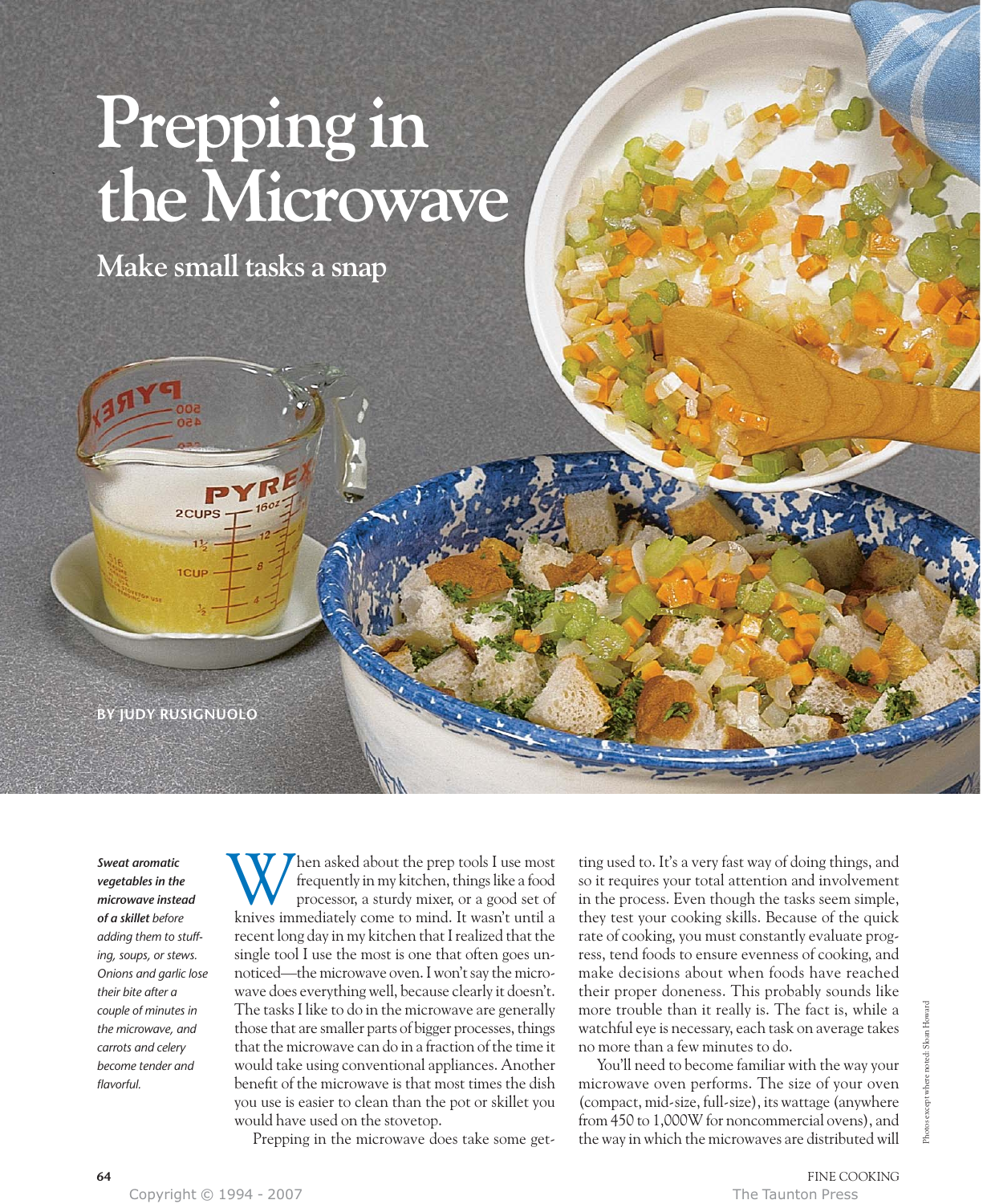determine its cooking efficiency. Cooking times do vary from one machine to another, but when you use your microwave every day, you get in tune with how quickly it cooks.

**Microwaves are attracted to certain foods—** Without going into a long technical explanation of how microwaves work, it's critical to know that some foods absorb microwave energy more efficiently than others—namely, fats and sugars. Because of this, foods with a high sugar or fat content (or both) will generally cook very quickly in your microwave. On the other hand, water and other liquids don't heat up any faster in the microwave than they do on the stovetop.

### **COLD OR LUMPY FOODS SOFTEN QUICKLY**

One of the great things a microwave oven can do is to soften foods quickly. For example, a simple thing like softening cream cheese can take an hour or more if you were to leave it on the counter to come to room temperature. And putting it in a very low oven to speed the process can easily lead to disaster, even under the most watchful eye. Using the microwave, this task can be done in just a minute or two.

Besides softening cream cheese, the microwave is great for softening butter or peanut butter to make them more spreadable, for restoring honey that has crystallized, and for softening brown sugar that has become too hard to break apart.

Use a lower power setting, such as defrost (30%) or medium (50%), when softening foods so that the temperature of the food changes gradually. You don't want an unexpected meltdown. Foods will soften more quickly and evenly if you cut them into small pieces. I usually cut a stick of butter or a bar of cream cheese into eight pieces, and spread them out in a shallow bowl. I microwave them on defrost (30%) for one minute, check the texture by pressing with a spoon, and then continue microwaving for fifteen seconds at a time until they're softened to the consistency I want. As with all microwave cooking, the length of time it takes has much to do with the amount of food and the size of the pieces, and frequent checking is necessary to get the exact texture you want. It's important to check butter frequently, because with just a few seconds too many, it will begin to melt.

## **FATS MELT IN MINUTES**

Because microwaves are attracted to fats and sugars, melting things like butter and chocolate is quite easy and quick. As with softening, cutting the food into small pieces will speed up the melting process. I usually melt ingredients on high power because there's a little more margin of safety than there is when softening food.

One stick (half cup) of butter melts in a minute to a minute and a half, with one stop along the way



## **Tips for small tasks in the microwave**

**• Use glass, ceramic, or plastic containers that are approved for microwave use. Microwaves can't penetrate metal cookware—you'll get a show of fireworks rather than cooked food.**

**• Contrary to popular belief, cookware can become very hot in the microwave. Always use potholders when checking or removing food.**

**• Microwaveable glass measuring cups are very handy—they're available in a variety of sizes (from one- to eight-cup capacities), have handles for easy use, and can serve as mixing bowls when stirring in additional ingredients.**

**• Microwaveable glass pie plates work well for foods that need to be spread out for even cooking, such as nuts or shredded coconut.**

**• Ingredients right out of the refrigerator or freezer will take longer to cook than those at room temperature.**

**• I usually set the microwave timer for the total cooking time when I'm able to stand by and tend foods. This is more convenient than resetting the timer after each short check, but the key here is that you must stay nearby to check progress.—J.R.**

*Clarify butter quickly without the risk of burning it. Simply melt the butter in the microwave, remove it, and then wait for the milk solids to separate from the butterfat. Skim any foam from the surface and pour off the butterfat, leaving behind the milky liquid.*